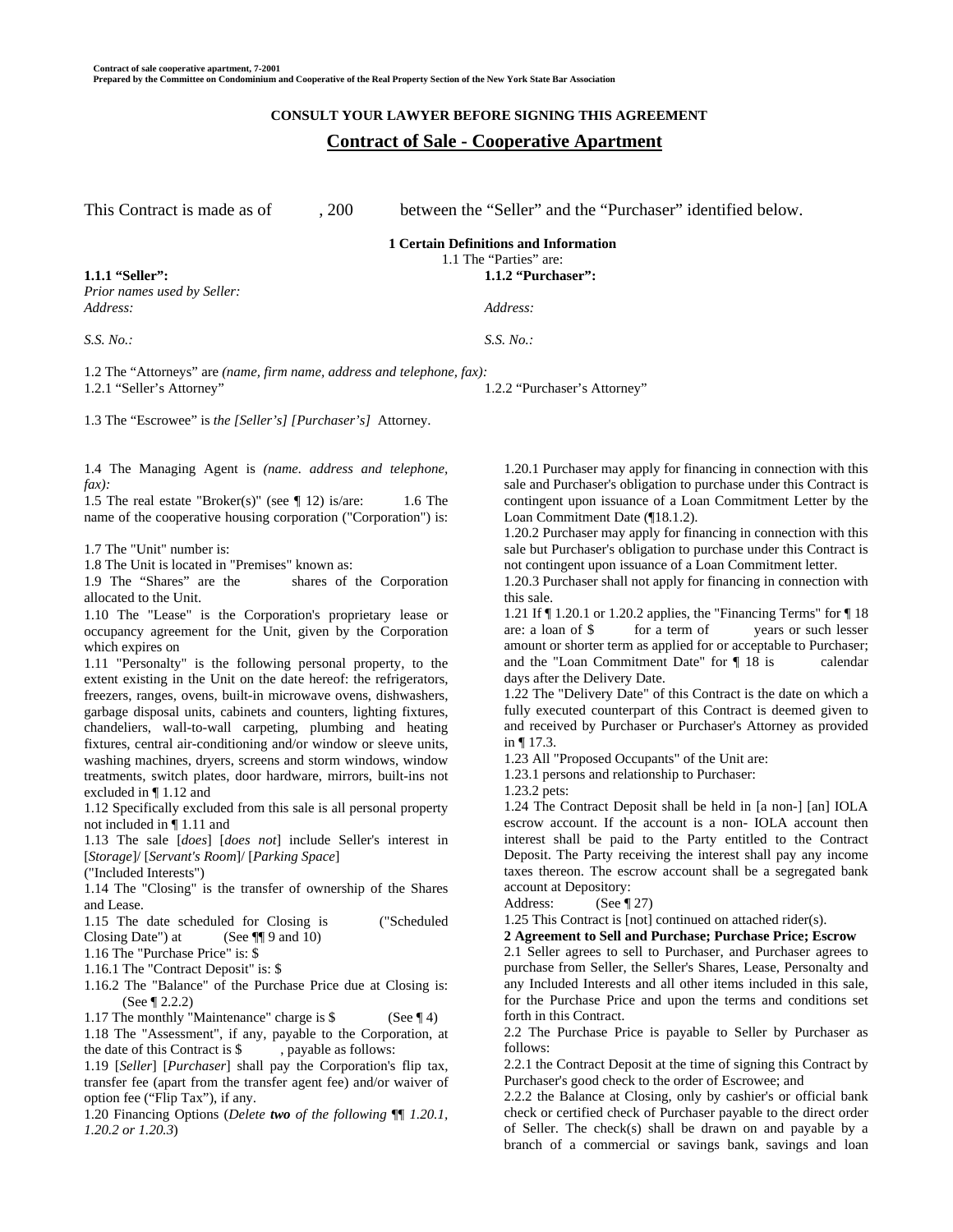association or trust company located in the same City or County as the Unit. Seller may direct, on reasonable Notice (defined in ¶ 17) prior to Closing, that all or a portion of the Balance shall be made payable to persons other than Seller (see ¶ 17.7).

### **3 Personalty**

3.1 Subject to any rights of the Corporation or any holder of a mort-gage to which the Lease is subordinate, this sale includes all of the Seller's interest, if any, in the Personalty and the Included Interests.

3.2 No consideration is being paid for the Personalty or for the Included Interests; nothing shall be sold to Purchaser if the Closing does not occur.

3.3 Prior to Closing, Seller shall remove from the Unit all the furniture, furnishings and other property not included in this sale, and repair any damage caused by such removal.

### **4 Representations and Covenants**

4.1 Subject to any matter affecting title to the Premises (as to which Seller makes no representations or covenants), Seller represents and covenants that:

4.1.1 Seller is, and shall at Closing be, the sole owner of the Shares, Lease, Personalty and Included Interests, with the full right, power and authority to sell and assign them. Seller shall make timely provision to satisfy existing security interest(s) in the Shares and Lease and have the same delivered at Closing (See ¶10.1);

4.1.2 the Shares were duly issued, fully paid for and are nonassessable;

4.1.3 the Lease is, and will at Closing be, in full force and effect and no notice of default under the Lease is now or will at Closing be in effect;

4.1.4 the Maintenance and Assessments payable as of the date hereof are as specified in  $\P$  1.17 and 1.18;

4.1.5 as of this date, Seller neither has actual knowledge nor has received any written notice of any increase in Maintenance or any Assessment which has been adopted by the Board of Directors of the Corporation and is not reflected in the amounts set forth in ¶¶ 1.17and l.l8;

4.1.6 Seller has not made any material alterations or additions to the Unit without any required consent of the Corporation or, to Seller's actual knowledge, without compliance with all applicable law. This provision shall not survive Closing.

4.1.7 Seller has not entered into, shall not enter into, and has no actual knowledge of any agreement (other than the Lease) affecting title to the Unit or its use and/or occupancy after Closing, or which would be binding on or adversely affect Purchaser after Closing (e.g. a sublease or alteration agreement); 4.1.8 Seller has been known by no other name for the past 10 years except as set forth in ¶ 1.1.1.

4.1.9 at Closing in accordance with ¶ 15.2:

4.1.9.1 there shall be no judgments outstanding against Seller which have not been bonded against collection out of the Unit ("Judgments");

4.1.9.2 the Shares, Lease, Personalty and any Included Interests shall be free and clear of liens (other than the Corporation's general lien on the Shares for which no monies shall be owed), encumbrances and adverse interests ("Liens");

4.1.9.3 all sums due to the Corporation shall be fully paid by Seller to the end of the payment period immediately preceding the date of Closing;

4.1.9.4 Seller shall not be indebted for labor or material which might give rise to the filing of a notice of mechanic's lien against the Unit or the Premises; and

4.1.9.5 no violations shall be of record which the owner of the Shares and Lease would be obligated to remedy under the Lease. 4.2 Purchaser represents and covenants that:

4.2.1 Purchaser is acquiring the Shares and Lease for residential occupancy of the Unit solely by the Proposed Occupants identified in ¶ 1.23

4.2.2 Purchaser is not, and within the past 7 years has not been, the subject of a bankruptcy proceeding;

4.2.3 if ¶ 1.20.3 applies, Purchaser shall not apply for financing in connection with this purchase.

4.2.4 Each individual comprising Purchaser is over the age of 18 and is purchasing for Purchaser's own account (beneficial and of record);

4.2.5 Purchaser shall not make any representations to the Corporation contrary to the foregoing and shall provide all documents in support thereof required by the Corporation in connection with Purchaser's application for approval of this transaction; and

4.2.6 there are not now and shall not be at Closing any unpaid tax liens or monetary judgments against Purchaser.

4.3 Each Party covenants that its representations and covenants contained in ¶ 4 shall be true and complete at Closing and, except for ¶ 4.1.6, shall survive Closing but any action based thereon must be instituted within one year after Closing.

### **5 Corporate Documents**

Purchaser has examined and is satisfied with, or (except as to any matter represented in this Contract by Seller) accepts and assumes the risk of not having examined, the Lease, the Corporation's Certificate of Incorporation, By-laws, House Rules, minutes of shareholders' and directors' meetings, most recent audited financial statement and most recent statement of tax deductions available to the Corporation's shareholders under Internal Revenue Code ("IRC") §216 (or any successor statute).

### **6 Required Approval and References**

6.1 This sale is subject to the unconditional consent of the Corporation.

6.2 Purchaser shall in good faith:

6.2.1 submit to the Corporation or the Managing Agent an application with respect to this sale on the form required by the Corporation, containing such data and together with such documents as the Corporation requires, and pay the applicable fees and charges that the Corporation imposes upon Purchaser. All of the foregoing shall be submitted within 10 business days after the Delivery Date, or, if ¶ 1.20.1 or 1.20.2 applies and the Loan Commitment Letter is required by the Corporation, within 3 business days after the earlier of (i) the Loan Commitment Date (defined in  $\P$  1.21) or (ii) the date of receipt of the Loan Commitment Letter (defined in ¶ 18.1.2);

 6.2.2 attend (and cause any Proposed Occupant to attend) one or more personal interviews, as requested by the Corporation; and

6.2.3 promptly submit to the Corporation such further references, data and documents reasonably requested by the Corporation.

6.3 Either Party, after learning of the Corporation's decision, shall promptly advise the other Party thereof. If the Corporation has not made a decision on or before the Scheduled Closing Date, the Closing shall be adjourned for 30 business days for the purpose of obtaining such consent. If such consent is not given by such adjourned date, either Party may cancel this Contract by Notice, provided that the Corporation's consent is not issued before such Notice of cancellation is given. If such consent is refused at any time, either Party may cancel this Contract by Notice. In the event of cancellation pursuant to this ¶ 6.3, the Escrowee shall refund the Contract Deposit to Purchaser.

6.4 If such consent is refused, or not given, due to Purchaser's bad faith conduct. Purchaser shall be in default and ¶ 13.1 shall govern.

### **7 Condition of Unit and Personalty; Possession**

7.1 Seller makes no representation as to the physical condition or state of repair of the Unit, the Personalty, the Included Interests or the Premises. Purchaser has inspected or waived inspection of the Unit, the Personalty and the Included Interests and shall take the same "as is", as of the date of this Contract,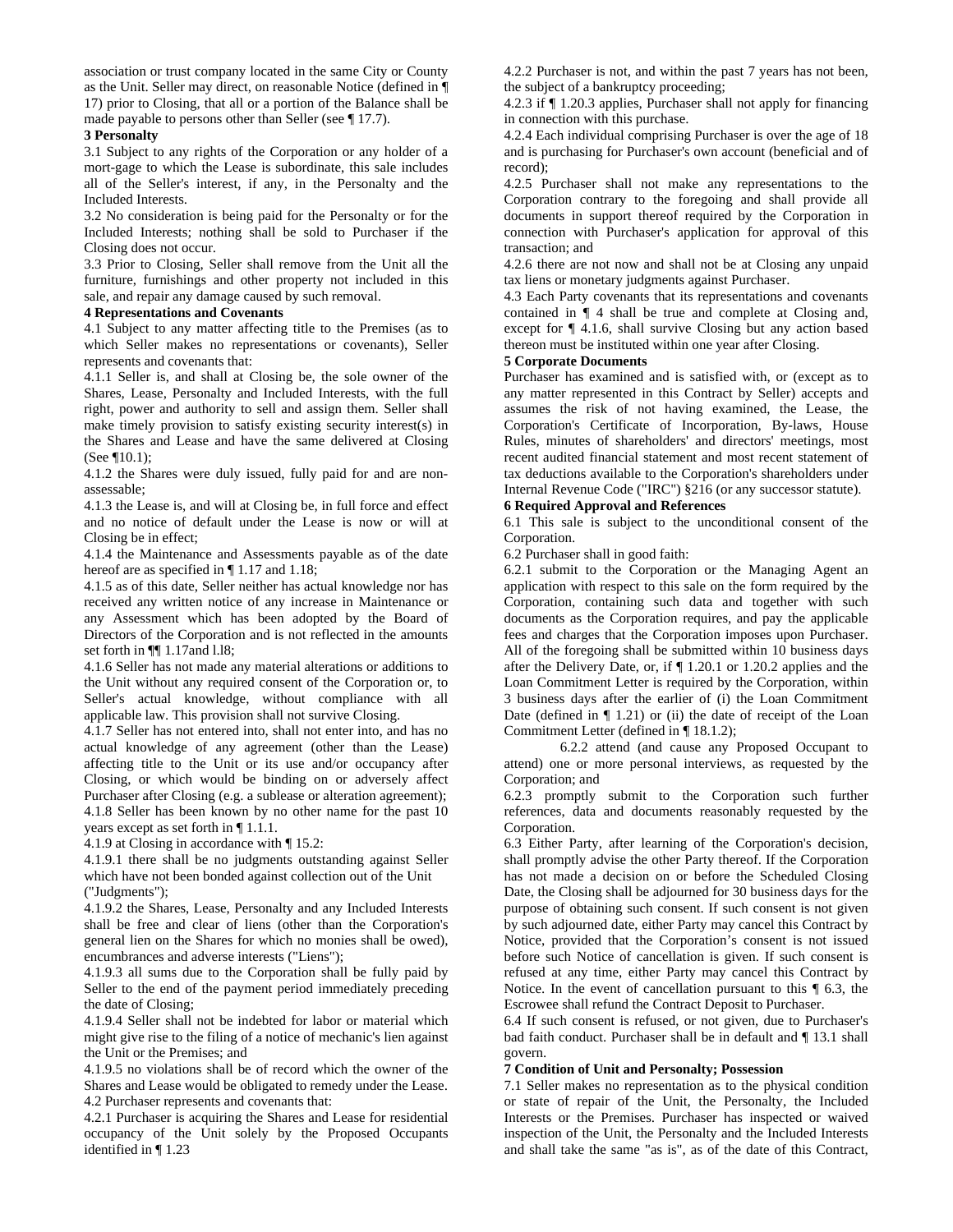except for reasonable wear and tear. However, at the time of Closing, the appliances shall be in working order and required smoke detector(s) shall be installed and operable.

7.2 At Closing, Seller shall deliver possession of the Unit, Personalty and Included Interests in the condition required by ¶ 7.1, broom-clean, vacant and free of all occupants and rights of possession.

#### **8 Risk of Loss**

8.1 The provisions of General Obligations Law § 5-1311, as modified herein, shall apply to this transaction as if it were a sale of realty. For purposes of this paragraph, the term "Unit" includes built-in Personalty.

8.2 Destruction shall be deemed "material" under GOL § 5- 1311, if the reasonably estimated cost to restore the Unit shall exceed 5% of the Purchase Price.

8.3 In the event of any destruction of the Unit or the Premises, when neither legal title nor the possession of the Unit has been transferred to Purchaser, Seller shall give Notice of the loss to Purchaser ("Loss Notice") by the earlier of the date of Closing or 7 business days after the date of the loss.

8.4 If there is material destruction of the Unit without fault of Purchaser, this Contract shall be deemed canceled in accordance with  $\P$  16.3, unless Purchaser elects by Notice to Seller to complete the purchase with an abatement of the Purchase Price; or

8.5 Whether or not there is any destruction of the Unit, if without fault of Purchaser, more than 10% of the units in the Premises are rendered uninhabitable, or reasonable access to the Unit is not available, then Purchaser shall have the right to cancel this Contract in accordance with ¶ 16.3 by Notice to Seller.

8.6 Purchaser's Notice pursuant to ¶ 8.4 or ¶ 8.5 shall be given within 7 business days following the giving of the Loss Notice except that if Seller does not give a Loss Notice, Purchaser's Notice may be given at any time at or prior to Closing.

8.7 In the event of any destruction of the Unit, Purchaser shall not be entitled to an abatement of the Purchase Price (i) that exceeds the reasonably estimated cost of repair and restoration or (ii) for any loss that the Corporation is obliged to repair or restore; but Seller shall assign to Purchaser, without recourse, Seller's claim, if any, against the Corporation with respect to such loss.

### **9 Closing Location**

The Closing shall be held at the location designated by the Corporation or, if no such designation is made, at the office of Seller's Attorney.

### **10 Closing**

10.1 At Closing, Seller shall deliver or cause to be delivered:

10.1.1 Seller's certificate for the Shares duly endorsed for transfer to Purchaser or accompanied by a separate duly executed stock power to Purchaser, and in either case, with any guarantee of Seller's signature required by the Corporation;

10.1.2 Seller's counterpart original of the Lease, all assignments and assumptions in the chain of title and a duly executed assignment thereof to Purchaser in the form required by the Corporation;

10.1.3 FIRPTA documents required by ¶ 25;

10.1.4 keys to the Unit, building entrance(s), and, if applicable, garage, mailbox, storage unit and any locks in the Unit;

10.1.5 if requested, an assignment to Purchaser of Seller's interest in the Personalty and Included Interests;

10.1.6 any documents and payments to comply with ¶ 15.2

10.1.7 If Seller is unable to deliver the documents required in ¶ 10.1.1 or 10.1.2 then Seller shall deliver or cause to be delivered all documents and payments required by the Corporation for the issuance of a new certificate for the Shares or a new Lease.

10.2 At Closing, Purchaser shall:

10.2.1 pay the Balance in accordance with ¶2.2.2;

10.2.2 execute and deliver to Seller and the Corporation an agreement assuming the Lease, in the form required by the Corporation; and

10.2.3 if requested by the Corporation, execute and deliver counterparts of a new lease substantially the same as the Lease, for the balance of the Lease term, in which case the Lease shall be canceled and surrendered to the Corporation together with Seller's assignment thereof to Purchaser.

10.3 At Closing, the Parties shall complete and execute all documents necessary:

10.3.1 for Internal Revenue Service ("IRS") form 1099-S or other similar requirements;

10.3.2 to comply with smoke detector requirements and any applicable transfer tax filings; and

10.3.3 to transfer Seller's interest, if any, in and to the Personalty and Included Interests.

10.4 Purchaser shall not be obligated to close unless, at Closing, the Corporation delivers:

10.4.1 to Purchaser a new certificate for the Shares in the name of Purchaser; and

10.4.2 a written statement by an officer or authorized agent of the Corporation consenting to the transfer of the Shares and Lease to Purchaser and setting forth the amounts of and payment status of all sums owed by Seller to the Corporation, including Maintenance and any Assessments, and the dates to which each has been paid.

### **11 Closing Fees, Taxes and Apportionments**

11.1 At or prior to Closing,

11.1.1 Seller shall pay, if applicable:

11.1.1.1 the cost of stock transfer stamps; and

11.1.1.2 transfer taxes, except as set forth in ¶ 11.1.2.2

11.1.2 Purchaser shall pay, if applicable:

11.1.2.1 any fee imposed by the Corporation relating to Purchaser's financing; and

11.1.2.2 transfer taxes imposed by statute primarily on Purchaser (e.g., the "mansion tax"),

11.2 The Flip Tax, if any, shall be paid by the Party specified in ¶ 1.19.

11.3 Any fee imposed by the Corporation and not specified in this Contract shall be paid by the Party upon whom such fee is expressly imposed by the Corporation, and if no Party is specified by the Corporation, then such fee shall be paid by Seller.

11.4 The Parties shall apportion as of 11:59 P.M. of the day preceding the Closing, the Maintenance, and anyother periodic charges due the Corporation (other than Assessments) and STAR Tax Exemption (if the Unit is the beneficiary of same), based on the number of the days in the month of Closing.

11.5 Assessments, whether payable in a lump sum or installments, shall not be apportioned, but shall be paid by the Party who is the owner of the Shares on the date specified by the Corporation for payment. Purchaser shall pay any installments payable after Closing provided Seller had the right and elected to pay the Assessment in installments.

11.6 Each Party shall timely pay any transfer taxes for which it is primarily liable pursuant to law by cashier's, official bank, certified or attorney's escrow check. This ¶11.6 shall survive Closing.

11.7 Any computational errors or omissions shall be corrected within 6 months after Closing. This ¶11.7 shall survive Closing.

## **12 Broker**

12.1 Each Party represents that such Party has not dealt with any person acting as a broker, whether licensed or unlicensed, in connection with this transaction other than the Broker(s) named in ¶ 1.5.

12.2 Seller shall pay the Broker's commission pursuant to a separate agreement The Broker(s) shall not be deemed to be a third-party beneficiary of this Contract.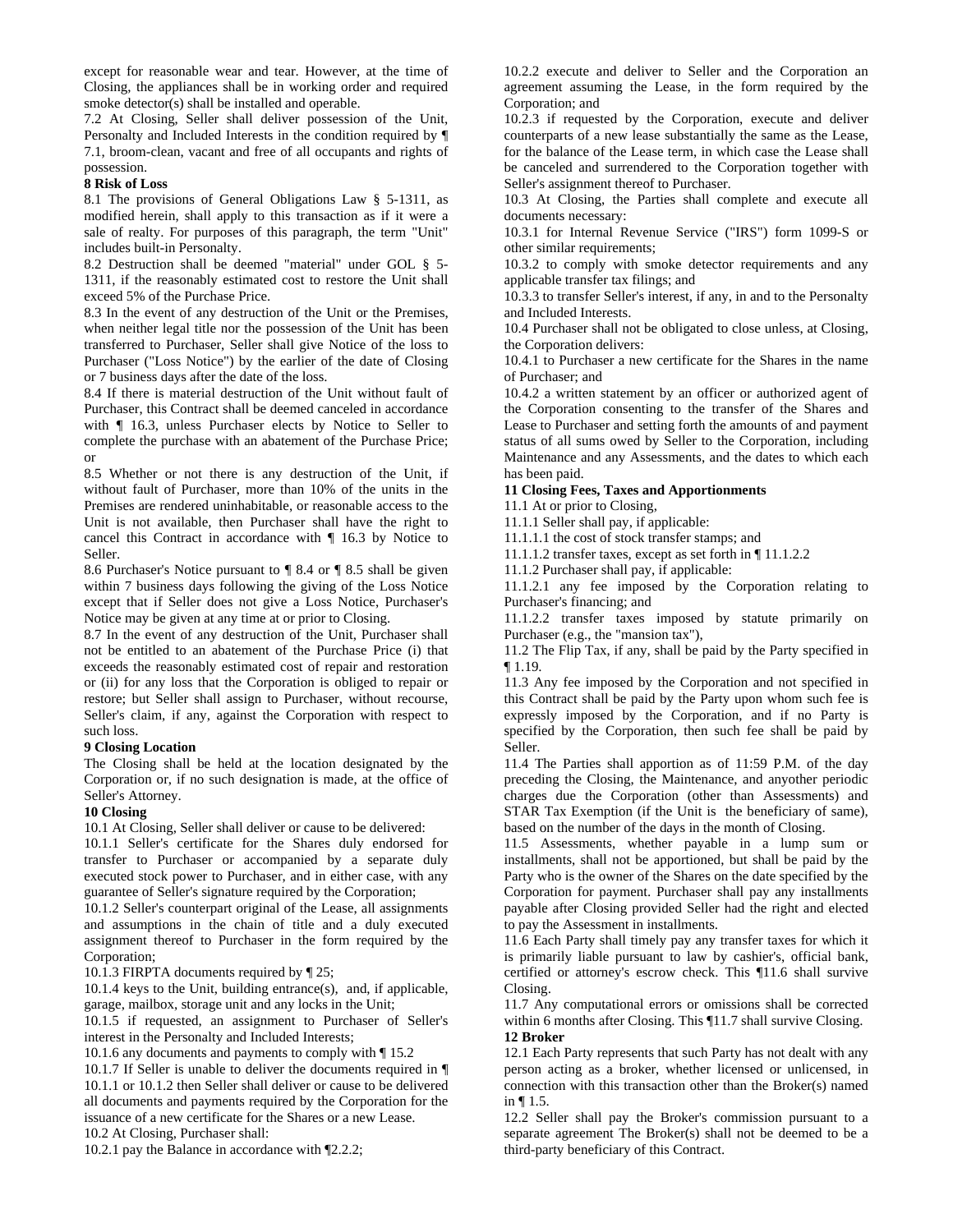12.3 This ¶12 shall survive Closing, cancellation or termination of this Contract.

### **13 Defaults, Remedies and Indemnities**

13.1 In the event of a default or misrepresentation by Purchaser, Seller's sole and exclusive remedies shall be to cancel this Contract, retain the Contract Deposit as liquidated damages and, if applicable, Seller may enforce the indemnity in ¶ 13.3 as to brokerage commission or sue under ¶ 13.4. Purchaser prefers to limit Purchaser's exposure for actual damages to the amount of the Contract Deposit, which Purchaser agrees constitutes a fair and reasonable amount of compensation for Seller's damages under the circumstances and is not a penalty. The principles of real property law shall apply to this liquidated damages provision.

13.2 In the event of a default or misrepresentation by Seller, Purchaser shall have such remedies as Purchaser is entitled to at law or in equity, including specific performance, because the Unit and possession thereof cannot be duplicated.

13.3 Subject to the provisions of ¶ 4.3, each Party indemnifies and holds harmless the other against and from any claim, judgment, loss, liability, cost or expense resulting from the indemnitor's breach of any of its representations or covenants stated to survive Closing, cancellation or termination of this Contract. Purchaser indemnifies and holds harmless Seller against and from any claim, judgment, loss, liability, cost or expense resulting from the Lease obligations accruing from and after the Closing. Each indemnity includes, without limitation, reasonable attorneys' fees and disbursements, court costs and litigation expenses arising from the defense of any claim and enforcement or collection of a judgment under this indemnity, provided the indemnitee is given Notice and opportunity to defend the claim. This ¶ 13.3 shall survive Closing, cancellation or termination of this Contract.

13.4 In the event any instrument for the payment of the Contract Deposit fails of collection, Seller shall have the right to sue on the uncollected instrument. In addition, such failure of collection shall be a default under this Contract, provided Seller gives Purchaser Notice of such failure of collection and, within 3 business days after Notice is given, Escrowee does not receive from Purchaser an unendorsed good certified check, bank check or immediately available funds in the amount of the uncollected funds. Failure to cure such default shall entitle Seller to the remedies set forth in ¶ 13.1 and to retain all sums as may be collected and/or recovered.

### **14 Entire Agreement; Modification**

14.1 All prior oral or written representations, understandings and agreements had between the Parties with respect to the subject matter of this Contract, and with the Escrowee as to ¶ 27, are merged in this Contract, which alone fully and completely expresses the Parties' and Escrowee's agreement. 14.2 The Attorneys may extend in writing any of the time limitations stated in this Contract. Any other provision of this Contract may be changed or waived only in writing signed by the Party or Escrowee to be charged.

### **15 Removal of Liens and Judgments**

15.1 Purchaser shall deliver or cause to be delivered to Seller or Seller's Attorney, not less than 10 calendar days prior to the Scheduled Closing Date a Lien and Judgment search, except that Liens or Judgments first disclosed in a continuation search shall be reported to Seller within 2 business days after receipt thereof, but not later than the Closing. Seller shall have the right to adjourn the Closing pursuant to ¶ 16 to remove any such Liens and Judgments. Failure by Purchaser to timely deliver such search or continuation search shall not constitute a waiver of Seller's covenants in ¶4 as to Liens and Judgments. However, if the Closing is adjourned solely by reason of untimely delivery of the Lien and Judgment search, the apportionments under ¶ 11.3

shall be made as of 11:59 P.M. of the day preceding the Scheduled Closing Date in ¶ 1.15.

15.2 Seller, at Seller's expense, shall obtain and deliver to the Purchaser the documents and payments necessary to secure the release, satisfaction, termination and discharge or removal of record of any Liens and Judgments. Seller may use any portion of the Purchase Price for such purposes.

15.3 This ¶ 15 shall survive Closing.

#### **16 Seller's Inability**

16.1 If Seller shall be unable to transfer the items set forth in ¶ 2.1 in accordance with this Contract for any reason other than Seller's failure to make a required payment or other willful act or omission, then Seller shall have the right to adjourn the Closing for periods not exceeding 60 calendar days in the aggregate, but not extending beyond the expiration of Purchaser's Loan Commitment Letter, if ¶ 1.20.1 or 1.20.2 applies.

16.2 If Seller does not elect to adjourn the Closing or (if adjourned) on the adjourned date of Closing Seller is still unable to perform, then unless Purchaser elects to proceed with the Closing without abatement of the Purchase Price, either Party may cancel this Contract on Notice to the other Party given at any time thereafter.

16.3 In the event of such cancellation, the sole liability of Seller shall be to cause the Contract Deposit to be refunded to Purchaser and to reimburse Purchaser for the actual costs incurred for Purchase's lien and title search, if any.

### **17 Notices and Contract Delivery**

17.1 Any notice or demand ("Notice") shall be in writing and delivered either by hand. Overnight delivery or certified or registered mail, return receipt requested, to the Party and simultaneously, in like manner, to such Party's Attorney, if any, and to Escrowee at their respective addresses or to such other address as shall hereafter be designated by Notice given pursuant to this ¶ 17.

17.2 The Contract may be delivered as provided in ¶

17.1 or by ordinary mail.

17.3 The Contract or each Notice shall be deemed given and received:

17.3.1 on the day delivered by hand;

17.3.2 on the business day following the date sent by overnight delivery;

17.3.3 on the 5th business day following the date sent by certified or registered mail; or

17.3.4 as to the Contract only, 3 business days following the date of ordinary mailing.

17.4 A Notice to Escrowee shall be deemed given only upon actual receipt by Escrowee.

17.5 The Attorneys are authorized to give and receive any Notice on behalf of their respective clients.

17.6 Failure or refusal to accept a Notice shall not invalidate the Notice.

17.7 Notice pursuant to ¶¶ 2.2.2 and 13.4 may be delivered by confirmed facsimile to the Party's Attorney and shall be deemed given when transmission is confirmed by sender's facsimile machine.

#### **18 Financing Provisions**

18.1 The provisions of  $\P$  18.1 and 18.2 are applicable only if  $\P$ l.20.1or 1.20.2 applies.

18.1.1 An "Institutional Lender" is any of the following that is authorized under Federal or New York State law to issue a loan secured by the Shares and Lease and is currently extending similarly secured loan commitments in the county in which the Unit is located: a bank, savings bank, savings and loan association, trust company, credit union of which Purchaser is a member, mortgage banker, insurance company or governmental entity.

18.1.2 A "Loan Commitment Letter" is a written offer from an Institutional Lender to make a loan on the Financing Terms (see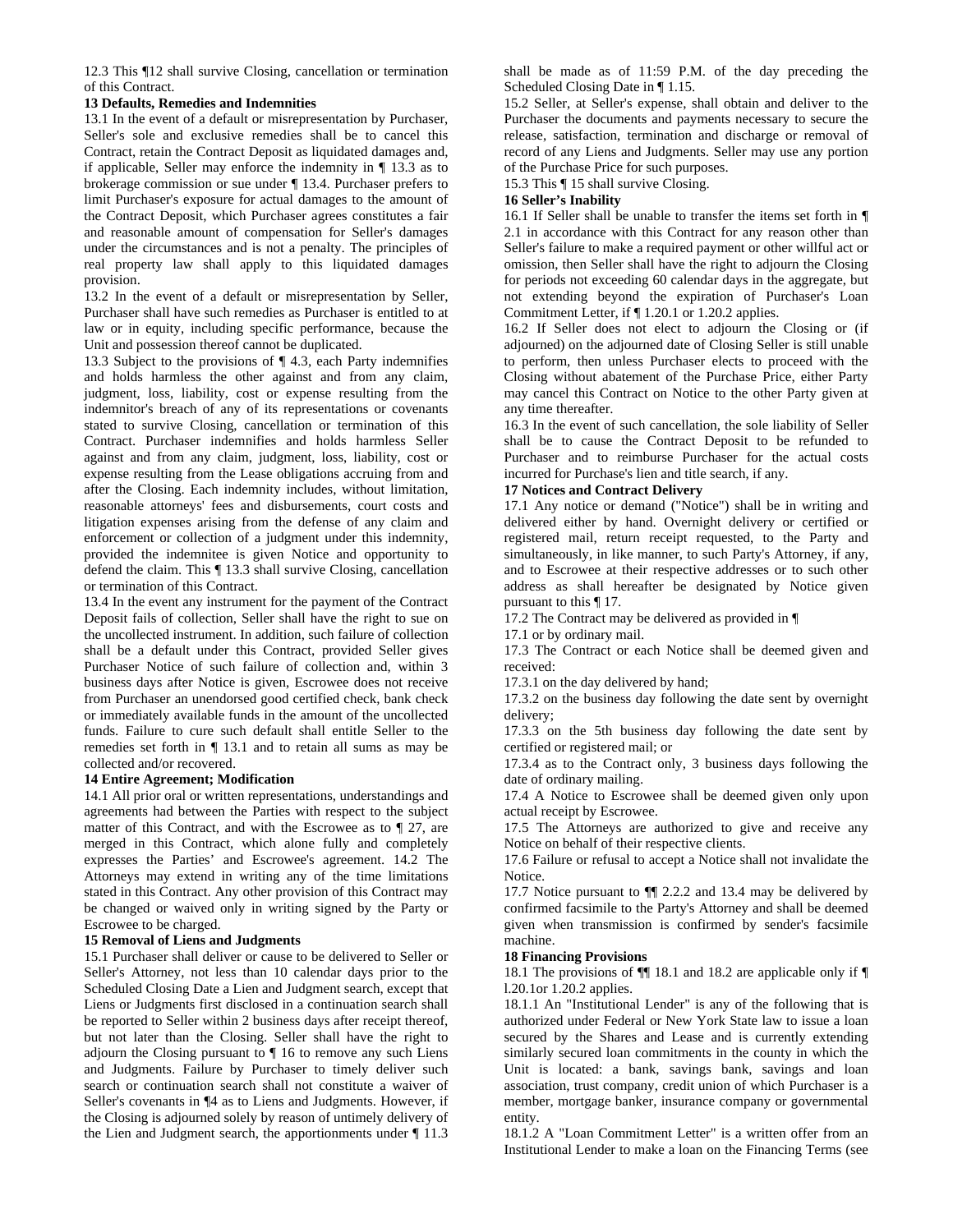¶ 1.21) at prevailing fixed or adjustable interest rates and on other customary terms generally being offered by Institutional Lenders making cooperative share loans. An offer to make a loan conditional upon obtaining an appraisal satisfactory to the Institutional Lender shall not become a Loan Commitment Letter unless and until such condition is met. An offer conditional upon any factor concerning Purchaser (e.g. sale of current home, payment of outstanding debt, no material adverse change in Purchaser's financial condition, etc.) is a Loan Commitment Letter whether or not such condition is met. Purchaser accepts the risk that, and cannot cancel this Contract if, any condition concerning Purchaser is not met.

18.2 Purchaser, directly or through a mortgage broker registered pursuant to Article 12-D of the Banking Law, shall diligently and in good faith:

18.2.1 apply only to an Institutional Lender for a loan on the Financing Terms (see  $\P$  1.21) on the form required by the Institutional Lender containing truthful and complete information, and submit such application together with such documents as the Institutional Lender requires, and pay the applicable fees and charges of the Institutional Lender, all of which shall be performed within 5 business days after the Delivery Date;

18.2.2 promptly submit to the Institutional Lender such further references, data and documents requested by the Institutional Lender; and

18.2.3 accept a Loan Commitment Letter meeting the Financing Terms and comply with all requirements of such Loan Commitment Letter (or any other loan commitment letter accepted by Purchaser) and of the Institutional Lender in order to close the loan; and

18.2.4 furnish Seller with a copy of the Loan Commitment Letter promptly after Purchaser's receipt thereof.

18.2.5 Purchaser is not required to apply to more than one Institutional Lender.

18.3 If ¶ 1.20.1 applies, then

18.3.1 provided Purchaser has complied with all applicable provisions of ¶ 18.2 and this ¶ 18.3, Purchaser may cancel this Contract as set forth below, if:

18.3.1.1 any Institutional Lender denies Purchaser's application in writing prior to the Loan Commitment Date (see ¶ 1.21); or

18.3.1.2 a Loan Commitment Letter is not issued by the Institutional Lender on or before the Loan Commitment Date; or 18.3.1.3 any requirement of the Loan

Commitment Letter other than one concerning Purchaser is not met (e.g. failure of the Corporation to execute and deliver the Institutional Lender's recognition agreement or other document, financial condition of the Corporation, owner occupancy quota, etc.); or

18.3.1.4 (i) the Closing is adjourned by Seller or the Corporation for more than 30 business days from the Scheduled Closing Date and (ii) the Loan Commitment Letter expires on a date more than 30 business days after the Scheduled Closing Date and before the new date set for Closing pursuant to this paragraph and (iii) Purchaser is unable in good faith to obtain from the Institutional Lender an extension of the Loan Commitment Letter or a new Loan Commitment Letter on the Financing Terms without paying additional fees to the Institutional Lender, unless Seller agrees, by Notice to Purchaser within 5 business days after receipt of Purchaser's Notice of cancellation on such ground, that Seller will pay such additional fees and Seller pays such fees when due. Purchaser may not object to an adjournment by Seller for up to 30 business days solely because the Loan Commitment Letter would expire before such adjourned Closing date.

18.3.2 Purchaser shall deliver Notice of cancellation to Seller within 5 business days after the Loan Commitment Date if cancellation is pursuant to ¶18.3.1.1 or 18.3.1.2 and on or prior to the Scheduled Closing Date if cancellation is pursuant to ¶ 18.3.1.3 or 18.3.1.4.

18.3.3 If cancellation is pursuant to ¶ 18.3.1.1, then Purchaser shall deliver to Seller, together with Purchaser's Notice, a copy of the Institutional Lender's written denial of Purchaser's loan application. If cancellation is pursuant to  $\P$  18.3.1.3, then Purchaser shall deliver to Seller together with Purchaser's Notice evidence that a requirement of the Institutional Lender was not met.

18.3.4 Seller may cancel this Contract by Notice to Purchaser, sent within 5 days after the Loan Commitment Date, if Purchaser shall not have sent bv then either (i) Purchaser's Notice of cancellation or (ii) a copy of the Loan Commitment Letter to Seller, which cancellation shall become effective if Purchaser does not deliver a copy of such Loan Commitment Letter to Seller within 10 business days after the Loan Commitment Date.

18.3.5 Failure by either Purchaser or Seller to deliver Notice of cancellation as required by this ¶ 18.3 shall constitute a waiver of the right to cancel under this ¶18.3.

18.3.6 If this Contract is canceled by Purchaser pursuant to this ¶ 18.3, then thereafter neither Party shall have any further rights against, or obligations or liabilities to, the other by reason of this Contract, except that the Contract Deposit shall be promptly refunded to Purchaser and except as set forth in ¶ 12. If this Contract is canceled by Purchaser pursuant to  $\P$  18.3.1.4, then Seller shall reimburse Purchaser for any non-refundable financing and

inspection expenses and other sums reimbursable pursuant to ¶ 16.

18.3.7 Purchaser cannot cancel this Contract pursuant to ¶ 18.3.1.4 and cannot obtain a refund of the Contract Deposit if the Institutional Lender fails to fund the loan:

18.3.7.1 because a requirement of the Loan Commitment Letter concerning Purchaser is not met (e.g., Purchaser's financial condition or employment status suffers an adverse change; Purchaser fails to satisfy a condition relating to the sale of an existing residence, etc.) or

18.3.7.2 due to the expiration of a Loan Commitment Letter issued with an expiration date that is not more than 30 business days after the Scheduled Closing Date.

### **19 Singular/Plural and Joint/Several**

The use of the singular shall be deemed to include the plural and vice versa, whenever the context so requires. If more than one person constitutes Seller or Purchaser, their obligations as such Party shall be joint and several.

#### **20 No Survival**

No representation and/or covenant contained herein shall survive Closing except as expressly provided. Payment of the Balance shall constitute a discharge and release by Purchaser of all of Seller's obligations hereunder except those expressly stated to survive Closing.

#### **21 Inspections**

Purchaser and Purchaser's representatives shall have the right to inspect the Unit within 48 hours prior to Closing, and at other reasonable times upon reasonable request to Seller.

### **22 Governing Law and Venue**

This Contract shall be governed by the laws of the State of New York without regard to principles of conflict of laws. Any action or proceeding arising out of this Contract shall be brought in the county or Federal district where the Unit is located and the Parties hereby consent to said venue.

#### **23 No Assignment by Purchaser; Death of Purchaser**

23.1 Purchaser may not assign this Contract or any of Purchaser's rights hereunder. Any such purported assignment shall be null and void.

23.2 This Contract shall terminate upon the death of all persons comprising Purchaser and the Contract Deposit shall be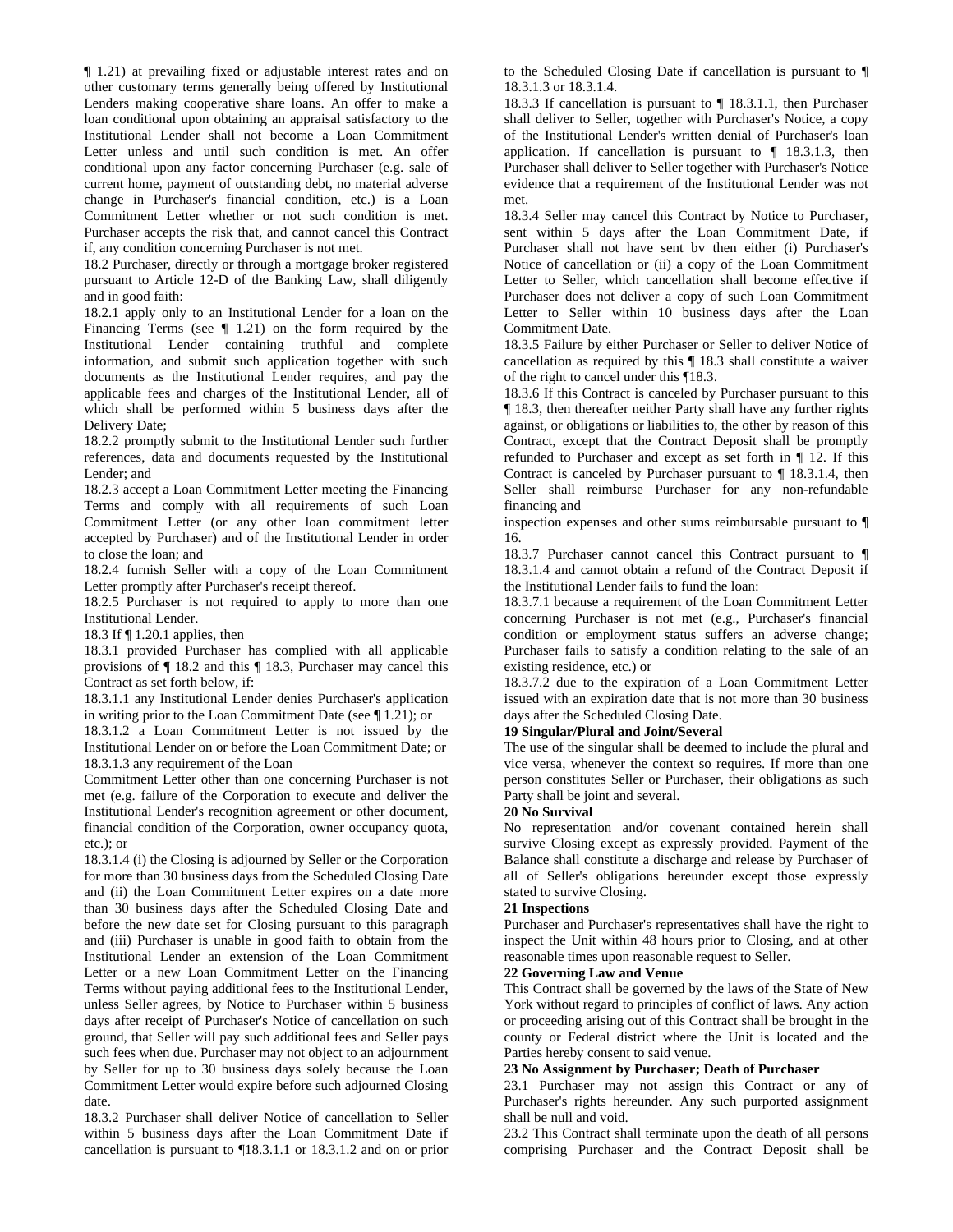refunded to the Purchaser. Upon making such refund and reimbursement, neither Party shall have any further liability or claim against the other hereunder, except as set forth in ¶ 12.

### **24 Cooperation of Parties**

24.1 The Parties shall each cooperate with the other, the Corporation and Purchaser's Institutional Lender and title company, if any, and obtain, execute and deliver such documents as are reasonably necessary to consummate this sale. 24.2 The Parties shall timely file all required documents in connection with all governmental filings that are required by law. Each Party represents to the other that its statements in such filings shall be true and complete. This ¶ 24.2 shall survive Closing.

### **25 FIRPTA**

The parties shall comply with IRC §§ 897, 1445 and the regulations thereunder as same may be amended ("FIRPTA"). If applicable, Seller shall execute and deliver to purchaser at Closing a Certification of Non- Foreign Status ("CNS") or deliver a Withholding Certificate from the IRS. If Seller fails to deliver a CNS or a Withholding Certificate, Purchaser shall withhold from the Balance, and remit to the IRS, such sum as may be required by law. Seller hereby waives any right of action against Purchaser on account of such withholding and remittance. This ¶ 25 shall survive Closing.

### **26 Additional Requirements**

26.1 Purchaser shall not be obligated to close unless all of the following requirements are satisfied at the time of the Closing: 26.1.1 the Corporation is in good standing;

26.1.2 the Corporation has fee or leasehold title to the Premises, whether or not marketable or insurable; and

26.1.3 there is no pending *in rem* action, tax certificate/lien sale or foreclosure action of any underlying mortgage affecting the Premises.

26.2 If any requirement in ¶ 26.1 is not satisfied at the time of the Closing, Purchaser shall give Seller Notice and if the same is not satisfied within a reasonable period of time thereafter, then either Party way cancel this Contract (pursuant to ¶ 16.3) by Notice.

### **27 Escrow Terms**

27.1 The Contract Deposit shall be deposited by Escrowee in an escrow account as set forth in ¶ 1.24 and the proceeds held and disbursed in accordance with the terms of this Contract. At Closing, the Contract Deposit shall be paid by Escrowee to Seller. If the Closing does not occur and either Party gives Notice to Escrowee demanding payment of the Contract Deposit, Escrowee shall give prompt Notice to the other Party of such demand. If Escrowee does not receive a Notice of objection to the proposed payment from such other Party within 10 business days after the giving of Escrowee's Notice, Escrowee is hereby authorized and directed to make such payment to the demanding party. If Escrowee does receive such a Notice of objection within said period, or if for any reason Escrowee in good faith elects not to make such payment, Escrowee may continue to hold the Contract Deposit until otherwise directed by

a joint Notice by the Parties or a final, non-appealable judgment, order or decree of a court of competent jurisdiction. However, Escrowee shall have the right at any time to deposit the Contract Deposit and the interest thereon, if any, with the clerk of a court in the county as set forth in ¶ 22 and shall give Notice of such deposit to each Party. Upon disposition of the Contract Deposit and interest thereon, if any, in accordance with this ¶ 27, Escrowee shall be released and discharged of all escrow obligations and liabilities.

27.2 The Party whose Attorney is Escrowee shall be liable for loss of the Contract Deposit. If the Escrowee is Seller's attorney, then Purchaser shall be credited with the amount of the contract Deposit at Closing.

27.3 Escrowee will serve without compensation. Escrowee is acting solely as a stakeholder at the Parties' request and for their convenience. Escrowee shall not be liable to either Party for any act or omission unless it involves bad faith, willful disregard of this Contract or gross negligence. In the event of any dispute. Seller and Purchaser shall jointly and severally (with right of contribution) defend (by attorneys elected by Escrowee), indemnify and hold harmless Escrowee from and against any claim, judgment, loss, liability, cost and expenses incurred in connection with the performance of Escrowee's acts or omissions not involving bad faith, willful disregard of this Contract or gross negligence. This indemnity includes, without limitation, reasonable attorneys' fees either paid to retain attorneys or representing the fair value of legal services rendered by Escrowee to itself and disbursements, court costs and litigation expenses.

27.4 Escrowee acknowledges receipt of the Contract Deposit, by check subject to collection.

27.5 Escrowee agrees to the provisions of this ¶ 27.

27.6 If Escrowee is the Attorney for a Party, Escrowee shall be permitted to represent such Party in any dispute or lawsuit.

27.7 This ¶ 27 shall survive Closing, cancellation or termination of this Contract

### **28 Margin Headings**

The margin heading do not constitute part of the text of this Contract.

### **29 Miscellaneous**

This Contract shall not be binding unless and until Seller delivers a fully executed counterpart of this Contract to Purchaser (or Purchaser's Attorney) pursuant to ¶ 17.2 and 17.3. This Contract shall bind

and inure to the benefit of the Parties hereto and their respective heirs, personal and legal representatives and successors in interest.

### **30 Lead Paint**

If applicable, the complete and fully executed Disclosure of Information on Lead Based Paint and or Lead-Based Paint Hazards is attached hereto and made a part hereof.